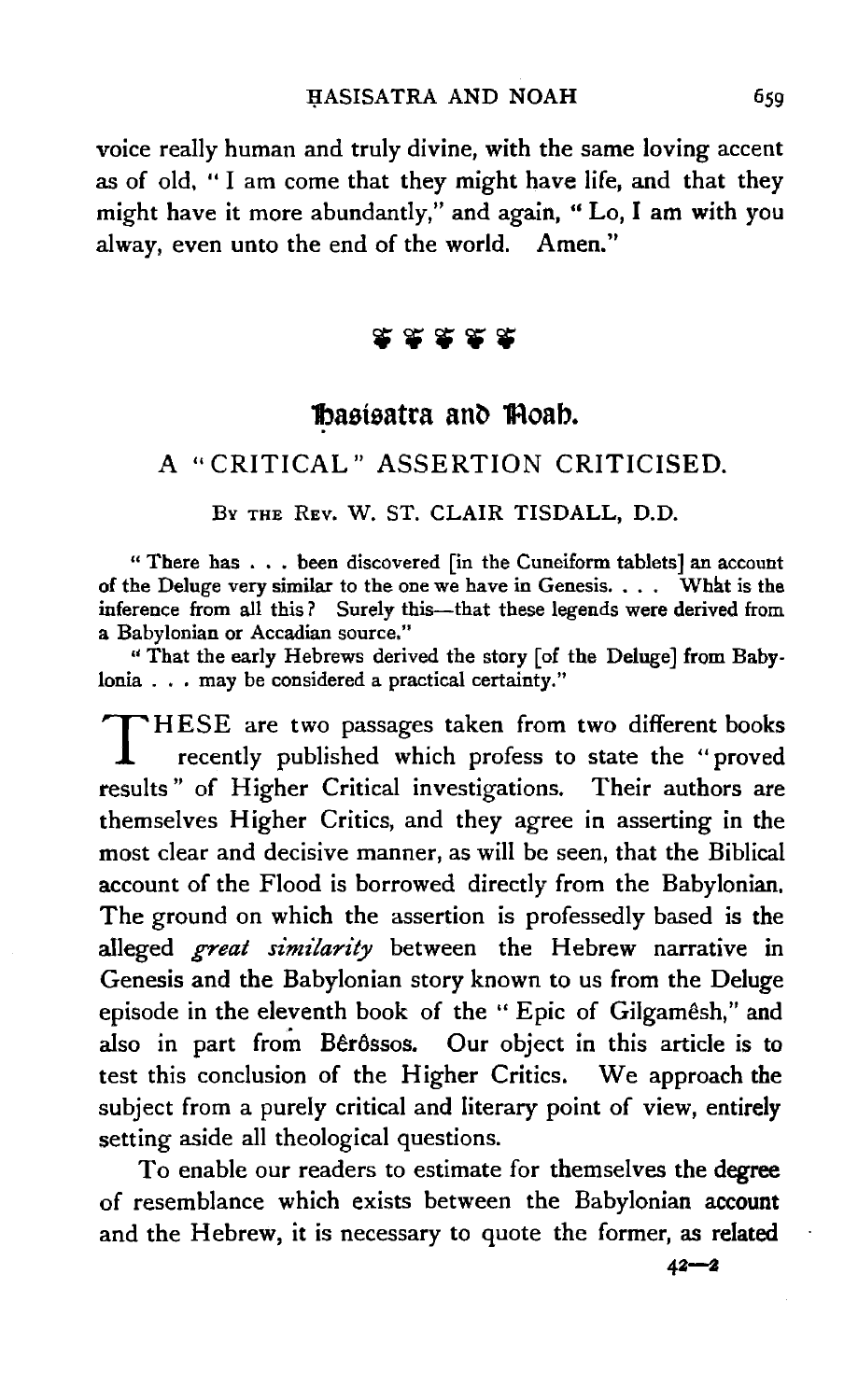by Sit-Napishtim or Hasisatra, the hero of the Deluge, to Gilgamêsh. It runs thus  $:$ <sup>1</sup>

"Sit-Napishtim<sup>2</sup> then said to him, to Gilgamesh: 'I shall disclose to thee, 0 Gilgamesh, the account of the mystery, and I shall tell thee the oracle of the gods. The city Shurippak, the city which thou knowest, is built on the bank of the Euphrates. That city was ancient, and the gods within it did their hearts impel to produce a cyclone<sup>3</sup>-the great gods, as many as there were: Anu their father; the hero Bel their ruler; their throne-bearer<sup>4</sup> Adar;<sup>5</sup> their prince En-nu-gi. The lord of the bright eye,  $\hat{E}a$ , spake with them, and repeated their word to the forest,<sup>6</sup> (saying): "Forest, forest, town, town: forest hear, and town understand. O Shurippakite, son of Ubara-Tutu, destroy the house, build a ship, leave what thou hast, see to (thy) life : collect seed and preserve life alive. Bring up into the midst of the ship the seed of life of all sorts. As for the ship which thou shalt build, . • . let her proportions be measured, let her width and her breadth match (each other),  $\ldots$  and the abyss, deck her." I knew, and I said to Éa my lord: ... "My lord, as thou sayest, so will I do. What shall I answer to the city, the youth and the elders ?" Ea opened his mouth, he spake, he said to me his servant: "[Thus] shalt thou speak to them, It hath been said to me that Bel hateth me: I will not dwell, . . . and within Bel's territory I will not set my face. I shall descend to the deep; with my lord will I dwell.'"

In the broken lines which follow Hasisatra assures  $\hat{E}$  a that no one had ever before built a ship on dry land,7 but he is again directed to do so. The fragmentary second column of the tablet evidently contained exact particulars as to the measurements of the vessel and the arrangement of its several parts. Hasisatra laid in an abundant supply of food and wine for the crew, and cut cable holes. The story then continues thus :

" ' Whatever I had I gathered it ; whatever I had of silver I gathered it together ; whatever I had of gold I gathered it together; whatever I had of the seed of life of all kinds I gathered it together. I caused all my family and my relations to embark in the ship. The cattle of the plain, the animals of the plain, the sons of the artisans, all of them did I cause to embark.' "

<sup>1</sup> My version is made from the Cuneiform text, printed in Trans. Soc. Bibl. Archæol., vol. iii., part ii., and vol. iv., part i. The "Epic of Gilgam8sh " was written by Sin-liqi-unnini, possibly a contemporary of Abraham *(vide* Sayce, "Religion of Egypt and Babylonia," p. 423).<br><sup>2</sup> The first ideograph in this name may be read variously. The name

means "Sprout (or Sun) of Life."

<sup>&</sup>lt;sup>8</sup> *APUPU* or *ABUBU.* Cf. *Eg. APEP.* <br><sup>4</sup> This word *may* have this meaning.<br><sup>5</sup> Otherwise read "Nin-ip."

<sup>&</sup>lt;sup>6</sup> This and the next few words are of very doubtful signification.

<sup>&</sup>lt;sup>7</sup> Some hold that this fragment belongs to a different version of the legend.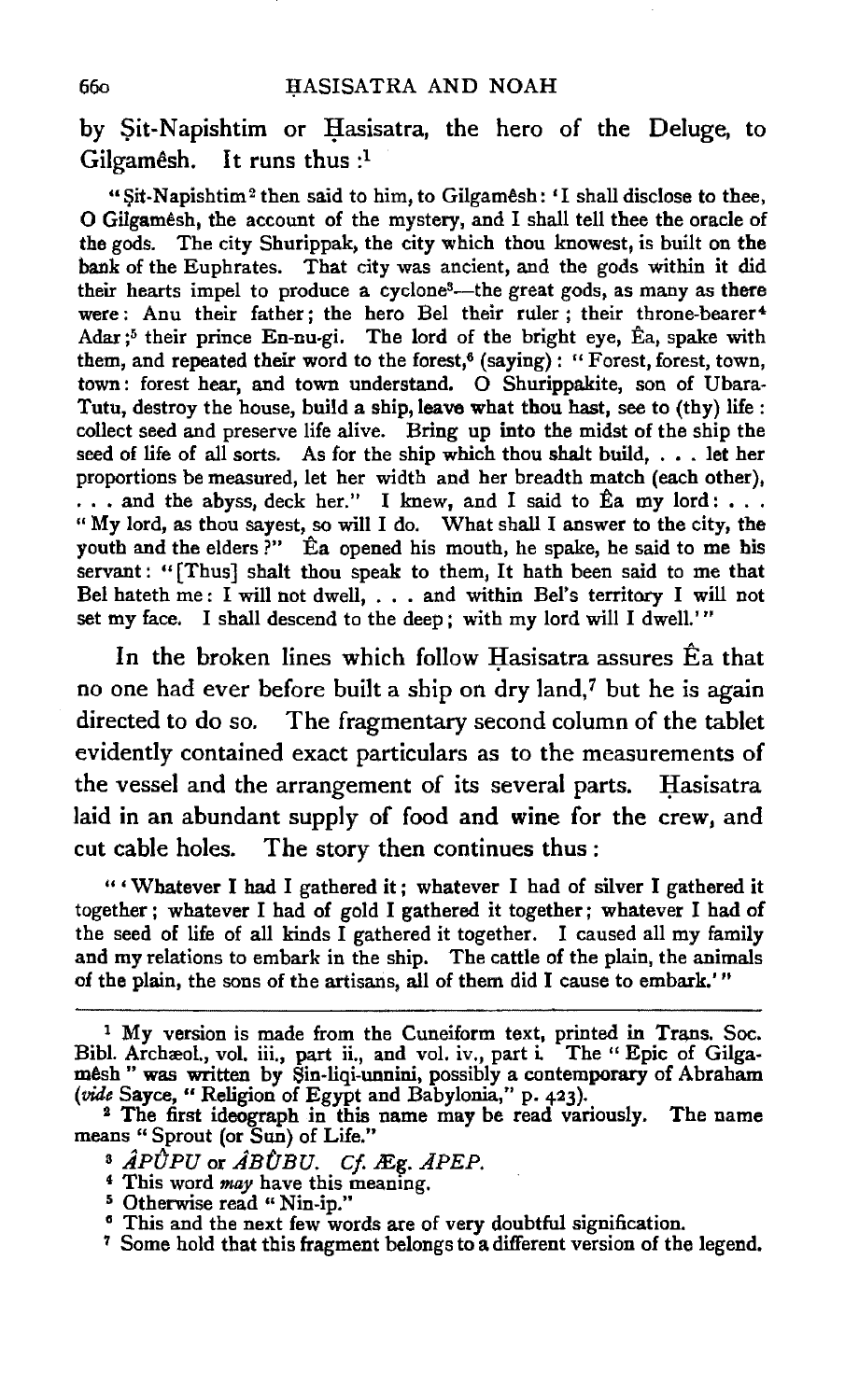#### Then  $\hat{E}$ a said to him :

" 'The sun-god will appoint a fixed time, and the lightener<sup>1</sup> of the darkness in the evening shall cause the skies to rain down masses. Enter thou into the midst of the ship and bolt thy door.'

" That fixed time drew nigh. The lightener of the darkness in the evening caused the skies to rain down masses. Of the day I beheld the appearance, I felt awe upon seeing the day. I entered into the midst of the ship and bolted my door. For the steering of the ship, to Buzur Shadirabi,<sup>2</sup> the pilot, I gave over the palace<sup>8</sup> with its contents.

" At the shining forth of something of dawn, then from the horizon of the heaven there rose a dark cloud. Rimmon thundered in the midst of it, and Nebo and Merodach marched in front. The throne-bearers marched over mountain and land. Urra-gal drags forth the cables. Adar marches; he brings down ruin. The Anunnaki (gods of the earth) raised the torches; with their brightness they lit up the land.<sup>4</sup> Rimmon's ragings reached the skies; they turned everything bright into darkness.  $\ldots$  Brother saw not his brother ; men were not known. In heaven the gods feared the cyclone and withdrew; they went up to Ann's heaven. The gods crouched down like dogs; they camped on the walls. Ishtar wailed with a loud voice.<sup>5</sup> Ishtar the well-voiced proclaimed: 'This people has returned to clay because I spake evil in the presence of the gods : for I spake evil in the presence of the gods. To the destruction of my men I spake strife, and, indeed, I bore a people, and it is not.<sup>6</sup> Like the sons of fishes, it fills the sea.' The gods weep with her for the Anunnaki. The gods humbled themselves, sitting weeping; their lips were covered in all the assemblies. Six days and nights the wind marches on; cyclone and tempest overpower the land. The seventh day, on its arrival the tempest breaks up, the cyclone, the strife, which had fought like an army.<sup>7</sup> The sea rested, it retired,<sup>8</sup> and the evil wind, the

<sup>1</sup>*I.e.,* the Sun-god *(cf.* Skt. *dosha-vastri,* with the same meaning).

<sup>2</sup> " The secret of the god of the great mountain." Berossos, too, mentions the pilot.

s *I.e.,* the vessel.

4 This must refer to the flashing of lightning.

<sup>5</sup> Another reading has, "like a mother."

<sup>6</sup>Or, " where is it ?"

<sup>7</sup> Others render, "like a whirlwind."

3 With this compare Pindar's account of the falling of the water. The whole passage runs thus :

> époιs δè Πρωτογενείαs<br>**ãστει γλώσσαν, ϊν', aίολοβρόντα Διòs aἴσα,**  $\Pi$ ύρρα Δευκαλίων τε, Παρνασού καταβάντε, *BOp.ov l9eVTo 1rpG!Tov* • *d.np* 8' W-vcis *&p.&aap.ov KT7JUM8av J..t8wov y6vov* • λαοὶ δ' ὀνόμασθεν. . . .<br>λέγοντι μαν *χθόνα μεν κατακλύσαι μέλαιναν Vδατος σθένος • άλλα* **Zηνος τέχναις ανάπωτιν εξαίφνας** avTAOV EAE£v (" Olymp.," ix. 64-79, ed. Weise).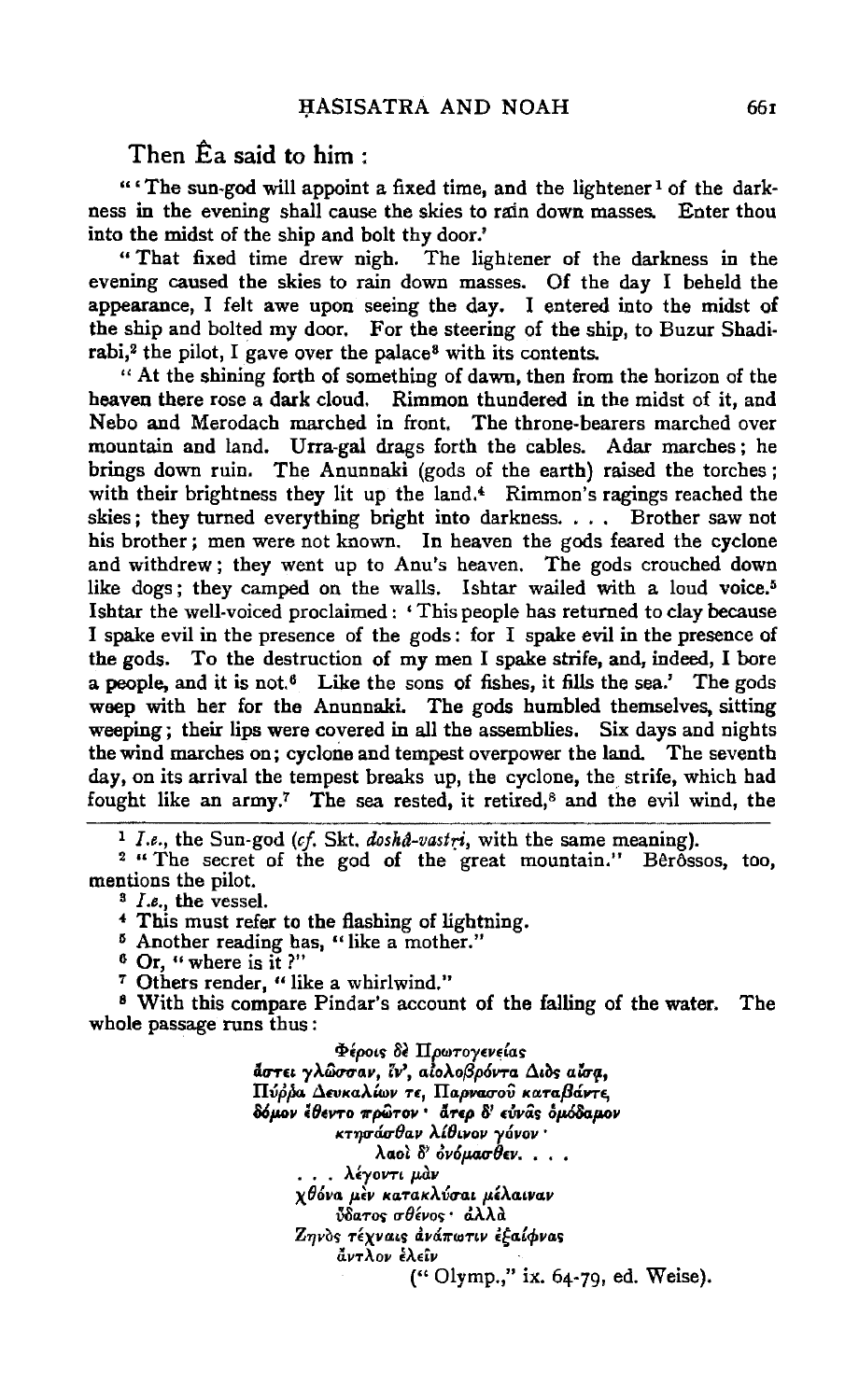cyclone, ended. I beheld the sea uttering (its) voice, and all mankind bad returned to clay. The forest had become like unto the desert.<sup>1</sup> I opened the window, and the light fell upon my face. I fell down ; I sat weeping ; over my face went my tears. I beheld the regions, the shore, the sea ; unto twelve did the district rise. At the land of  $Nisir^2$  the ship stood still. The mountain of the land of Nisir caught the ship and permitted it not to be lifted up. One day, two days, the mountain of Nisir, *do., do.* Three days, four days, the mountain of Nisir, do., do. Five days, six days, the mountain of Nisir,  $do.$ ,  $do.$  The seventh day, on its arrival then I caused a dove  $(?)^3$ to go forth: it left; the dove went; it returned; a standing-place there was not, and it turned back. Then I caused a swallow to go forth : it left ; the swallow went ; it returned ; and a standing-place there was not, and it turned back. Then I caused a raven<sup>4</sup> to go forth : it left ; the raven went and saw the drying up of the waters, and it eats, it wades, it croaks, it turned not back. Then I caused to go forth to the four winds ; I offered sacrifices. I made a libation on the top of the summit of the mountain. Seven and seven libation-vessels did I set up; below them I poured out cane, cedar, and rosewood (?). The gods inhaled the odour, the gods inhaled the good odour, the gods gathered like flies over the sacrificer. Ishtar, on her arrival from afar, raised the great signets which Anu had made as her adornment, (saying): 'By the lapis-lazuli stones of my neck, let me not forget these gods!; I shall remember these days for ever : I shall not forget. Let the gods come to the libation. Bel will not come to the libation because he did not consider, and made a cyclone, and be bas numbered my men unto destruction.'

"Then, on his arrival from afar, Bel saw the ship. Bel became angry ; he was filled with wrath against the gods, the Igigi (spirits of heaven). (He said): 'What life has escaped? No man shall live in the destruction.' Adar opened his mouth and spake, he said to the hero Bel: 'Who but  $\hat{E}a$ has done the thing? And Êa, too, knoweth every matter.' Ea opened his mouth ; he spake, he said to the hero Bel : ' Thou art the leader of the gods,  $O$  hero! Why, why didst thou not consider and didst make a cyclone? On the sinner lay his sin; on the evildoer lay his evil deed. Release him,<sup> $5$ </sup> let him not be destroyed ; yield, let him not be destroyed. Instead of thy making a cylone, let a lion come and diminish men. Instead of thy making a cyclone, let a leopard come and diminish men. Instead of thy making a cyclone, let there occur a famine, and let the land be desolated. Instead of thy making a cyclone, let Urra (god of pestilence) come, and let him destroy men. I did not divulge the oracle of the great gods. I caused a dream to fly to Hasisatra, and he heard the oracle of the gods.

"'And now do ye take counsel.'

" Then Bel came up into the midst of the ship. He took my hand and

<sup>&</sup>lt;sup>1</sup> Rendering doubtful.<br><sup>2</sup> Bêrôssos says in Armenia, but wrongly, as will be pointed out later.

s Sum. TU-KHU, Ass. *summatu.* 

<sup>&#</sup>x27; Ber6ssos merely mentions that " some birds " were sent forth. He does not specify number or kind.<br><sup>5</sup> *I.e.*, *Hasisatra*.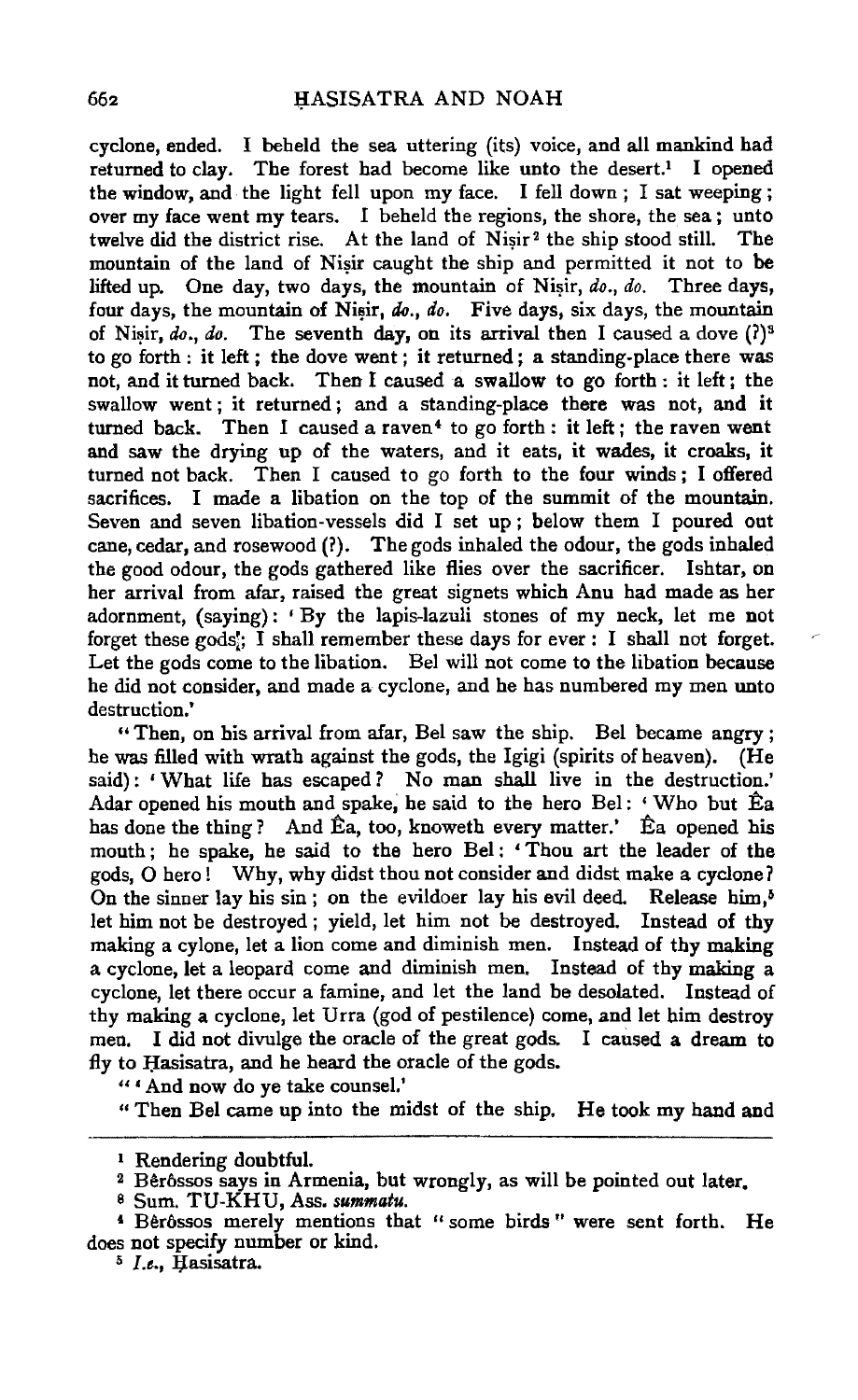raised me up ; he raised up, he caused my wife to bow down beside me ; he turned our faces and stood between us; he showed favour unto us, (saying): 'Formerly \$it-Napishtim was a man: and now let Sit-Napishtim and his wife be like the gods, even us; and let Sit-Napishtim be a dweller in the distance at the mouth of the streams.' Then they took me and made me to dwell in the distance at the mouth of the streams."

The general resemblance between the two accounts is obvious. Yet the *differences* are very considerable indeed, and *these also* should be taken into consideration if we wish to form a correct and unprejudiced opinion upon the question whether one narrative is derived from the other. This we now proceed to do.

The greatest difference of all undoubtedly is that in the Hebrew account we .have pure monotheism, whereas in the Babylonian legend the polytheism is completely undisguised. The gods meet in council, and resolve upon producing a destructive cyclone; but one of them, Ea, gives timely warning to Hasisatra. The cyclone was so terrific that it frightened even the gods themselves, and they joined the goddess lshtar in weeping. One of their number, Bel, is furious on discovering that some human beings have escaped destruction, but he is ultimately pacified. All the gods "gather like flies over the sacrificer."

This difference may seem slight unless we realize the fact that the chasm between the conception of " God " the Creator and that of " the gods" is so vast that *no nation of antiquity* was ever able to attain to the former conception except the *Hebrews.* 

Hasisatra builds a "ship" (êlappu) so large and commodious that he speaks of it as a "palace" *('ekalu).* He takes with him a pilot, his own family and relations (their names are not given), and a large number of people, of a different rank apparently. He not only lays in a supply of food and wine, but he also loads the vessel with treasures of gold and silver. He remonstrates against the command to build the ship on dry land, fearing to be scoffed at, and is told to make an excuse and declare that he is fleeing from one god's province to that of another.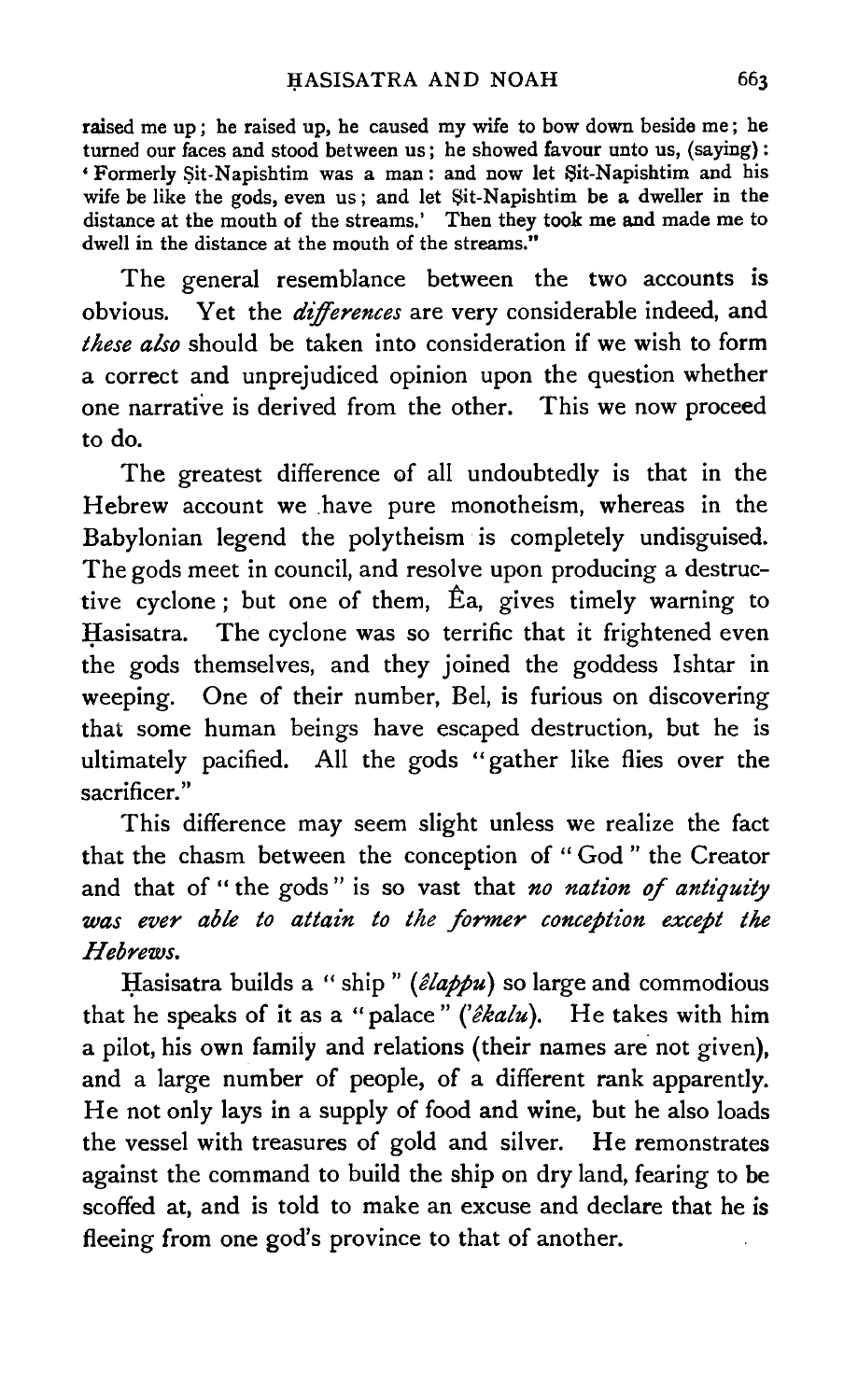Noah, on the other hand, builds an " ark" (tebah, חָבָה,). The word used is not Assyrian, Babylonian, or Accadian, but *Egyptian (teb-t)*. It is in the latter language applied to  $coffers$ , chests, and even  $coffins<sup>1</sup>$  but it has not been found in Babylonian. The use of the word would lead us to suppose that the Hebrew narrative assumed its present form in the land of the Nile. Noah took with him none but his own family; his three sons are named. No mention whatever is made of *treasures.* 

The scene of the Flood in the one case is Babylonia, the city of Shurippak on the Euphrates being especially mentioned. Hasisatra is a native of that city, and resident there. The " ship" is ultimately stranded on Mount Nisir, which is mentioned in one of Asshur-nasir-pal's inscriptions as lying between the Tigris and the Lower Zab. In the Hebrew account, on the other hand, the ark rests "on one of the mountains of *Ararat* "2  $\rightarrow$ *i.e.*, Armenia. The mention of the "olive leaf" confirms the inference that the catastrophe occurred in that country, for the olive in ancient times abounded in Armenia,<sup>3</sup> as it still does along the south of the Caspian,<sup>4</sup> whereas it was unknown in Babylonia in early days, and is therefore not mentioned in the Babylonian narrative.

The birds sent out differ somewhat in the two accounts. The Hebrew speaks of the raven and the dove; the Babylonian of the raven, the swallow, and a third bird, which *may* be a dove and *may* be a quail. The name of this bird is *summatu*<sup>5</sup> in Semitic Babylonian (TU-KHU in Accadian), and this has not

<sup>1</sup> Probably also to a kind of boat used on the Nile.

<sup>2</sup> In all other narratives of the Flood-as, for instance, in the Babylonian -a mountain in or near the country in which the narrators live is named. But the Hebrew account, naming no special mountain, mentions that the one on which the ark rested was in a distant country-Armenia. This is a reason for concluding, not only that the account in Genesis is not borrowed

from Babylon, but also that it did not arise in *Palestinian* tradition.<br><sup>8</sup> Strabo, Lib. XI.<br><sup>4</sup> To this I can testify from personal observation.<br><sup>5</sup> *Vide* Muss-Arnolt's "Assyrian Dict.," *s.v.* Hommel compares the Egyptian *semen,* "goose"; and in Arabic we have *sumanatun* and *sum4na',*  "quail," *summatu* standing for *sumnatu.* In Arabic *samam* also occurs as the name of a species of swallow.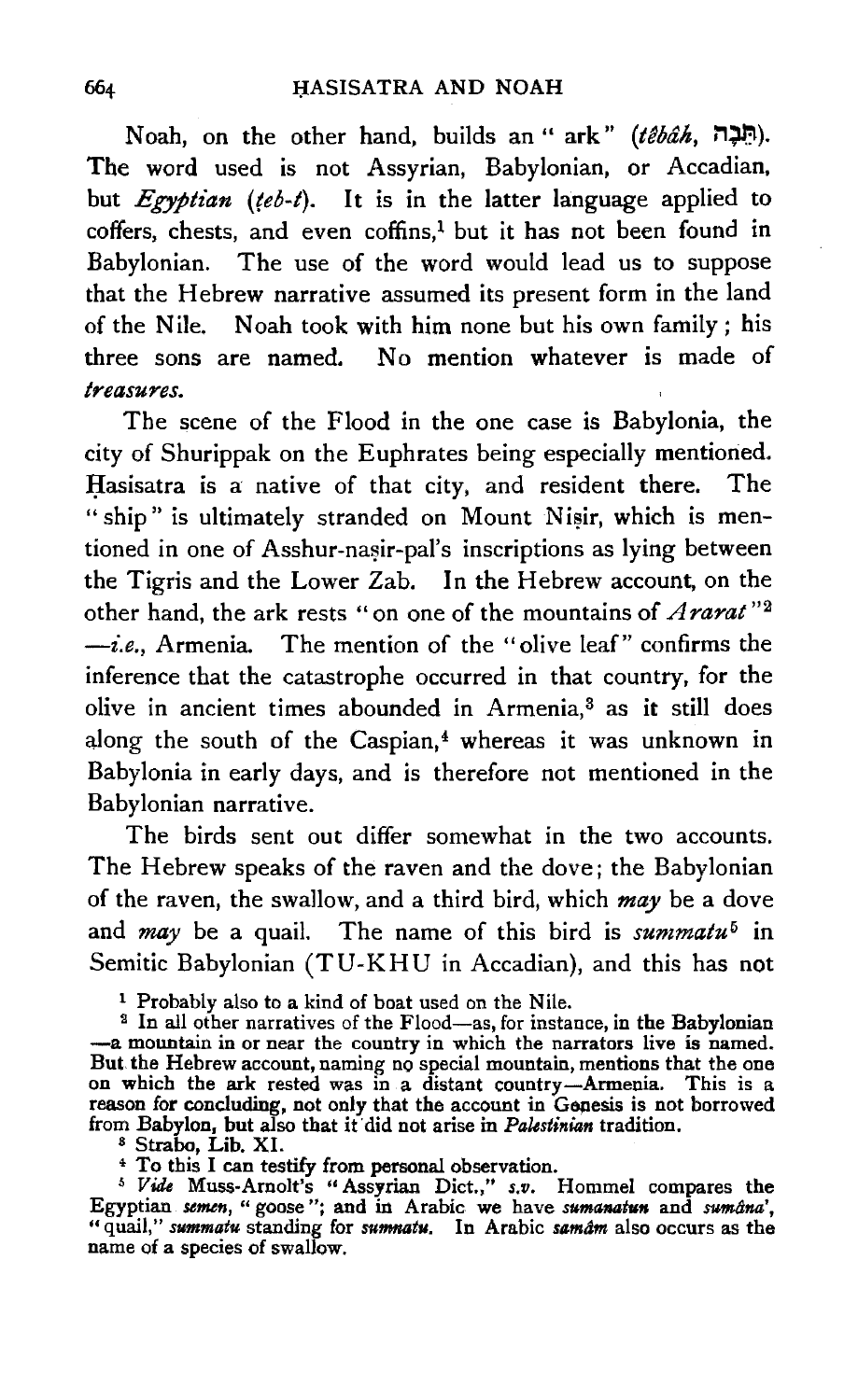the slightest resemblance to the word  $y\hat{\theta}n\hat{a}h$  used in Hebrew. In fact, the only reason for supposing that *summatu* means a dove seems to be that it occurs here, and therefore "ought" to have that meaning in order to make the resemblance between the two accounts appear greater than it otherwise would.

In the Babylonian story the duration of the Flood is limited to a fortnight; in the Hebrew it lasts in all a year and ten days.<sup>1</sup>

The Hebrew text speaks of "a flood of waters" (mabbul *mayim*), the Babylonian of a "cyclone" or storm (âpupu). This latter word is also used in the Creation tablets, in the narrative of the fight between Merodach and Tiamat, where it is spoken of as his chief weapon against her, and the way in which it is employed proves that it means "storm" rather than "flood." This translation is supported, too, by the vivid description of the raging of the elements and the flashes of lightning. Of course the storm produced a flood, but yet in this matter there is a marked difference between the two accounts. It is noteworthy that in Arabia and Persia to the present day people speak of the *tûfân* (طوفان, typhoon), or "storm," of Noah, not of Noah's "flood," as we do.

The Babylonian text makes no mention of the distinction between clean and unclean animals, which is again and again insisted on in the Hebrew.

In the Hebrew account it is clearly and repeatedly stated that sin was the cause of the Deluge ; in the Babylonian this is implied, but not plainly affirmed.

The incidents of the rainbow and the Divine promise do not occur in the Babylonian text, the former being represented, if at all, only by Ishtar's lapis-lazuli necklace and her signets, and the latter by Ea's advice to Bel to punish men by sending wild beasts and pestilence instead of a cyclone.

Hasisatra is finally removed by Bel to " dwell in the distance at the mouth of the streams," where he and his wife are made. like the gods. Noah, on the other hand, remains with his family and resumes his life on earth.

<sup>1</sup> Geri. vii. 11, viii. 14.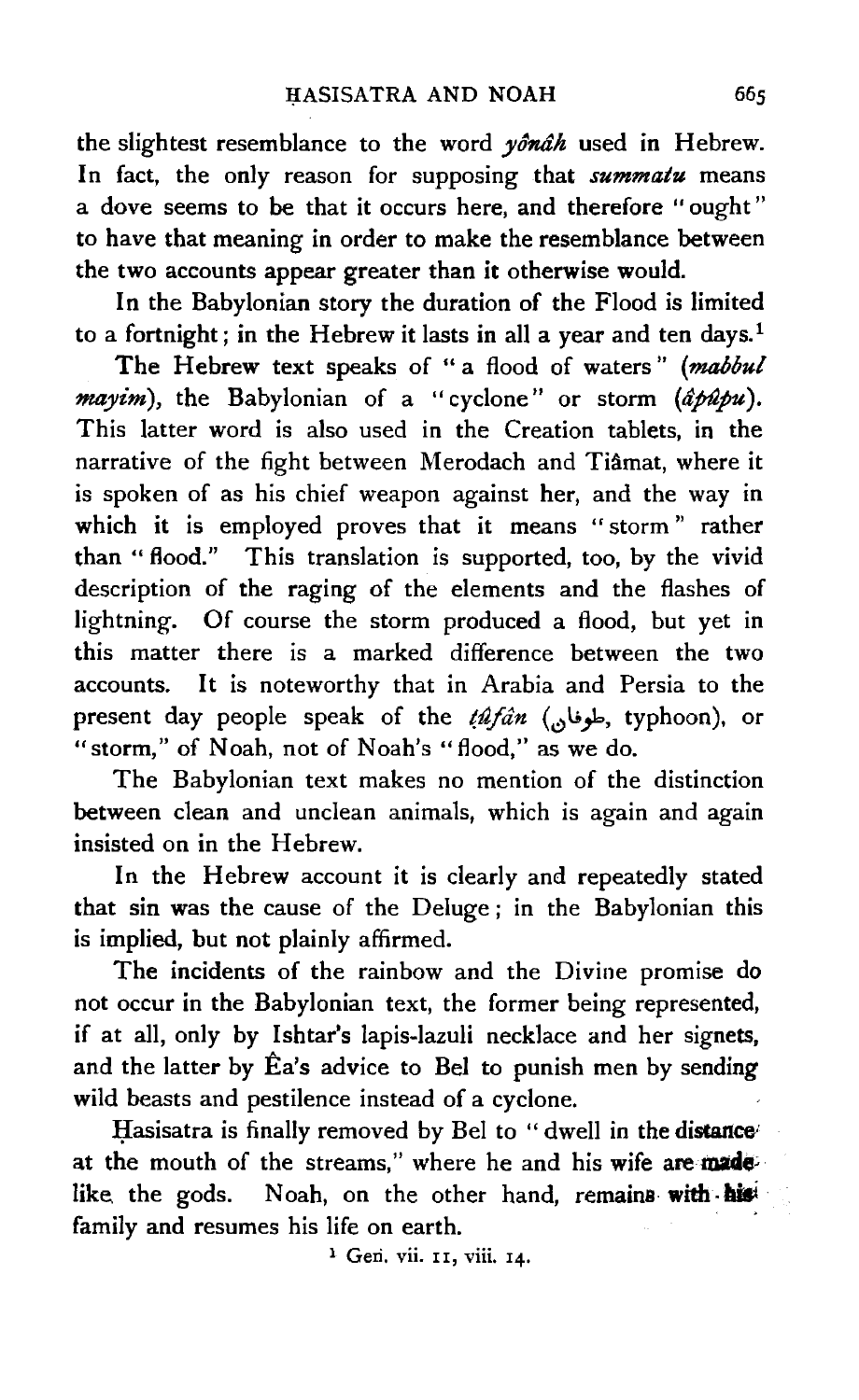These are some of the most important differences between the Babylonian and the Hebrew accounts of the Deluge. On the supposition that the latter was derived from the former, how is the occurrence of these differences to be accounted for ?

It may, of course, be asserted that doubtless the Hebrew writer or compiler did not borrow directly from the "Epic of Gilgamesh," but from some simpler form of the legend. At first sight this theory appears . plausible, because it to some extent obviates the difficulty presented by the self-evident fact that the Hebrew narrative is simpler and less ornate than the "Epic," and therefore seems to give the tale in an *earlier* and less fully elaborated form. The version that represents the hero of the Deluge as building a "ship," answering the scoffs of those who laughed at him for doing so on dry land, and not only employing a "pilot," but actually carrying off treasures of gold and silver in the vessel, does certainly seem later than the unvarnished tale of the "Ark" given in Genesis. Doubtless, also, some simpler and more ancient tradition did at one time exist in Babylon, and upon it the "Epic" was based. But we have *no proof whatever* that this supposed earlier account differed from that given in the "Epic" in the particulars in which the Hebrew account contradicts the latter. Bêrôssos' narrative agrees more closely with the "Epic" than with the Hebrew text. If critics base their argument on the *hypothesis* that the Hebrew writer had at his disposal an earlier and simpler Babylonian form of the tradition than that found in the " Epic," then this is at once a *petitio principii*, and a confession that, whatever the source of the Hebrew account may have been, it was *not* the " Epic," nor was it Bêrôssos. But these are the only *known* authorities upon which our information about the Babylonian tradition rests. There is clearly a link missing in the Higher Critical chain of reasoning. The search for the "missing link" always excites keen interest in investigators, but to assert that, because the link cannot be found, therefore the chain is complete, is logic of a kind not indeed unprecedented in our own day, but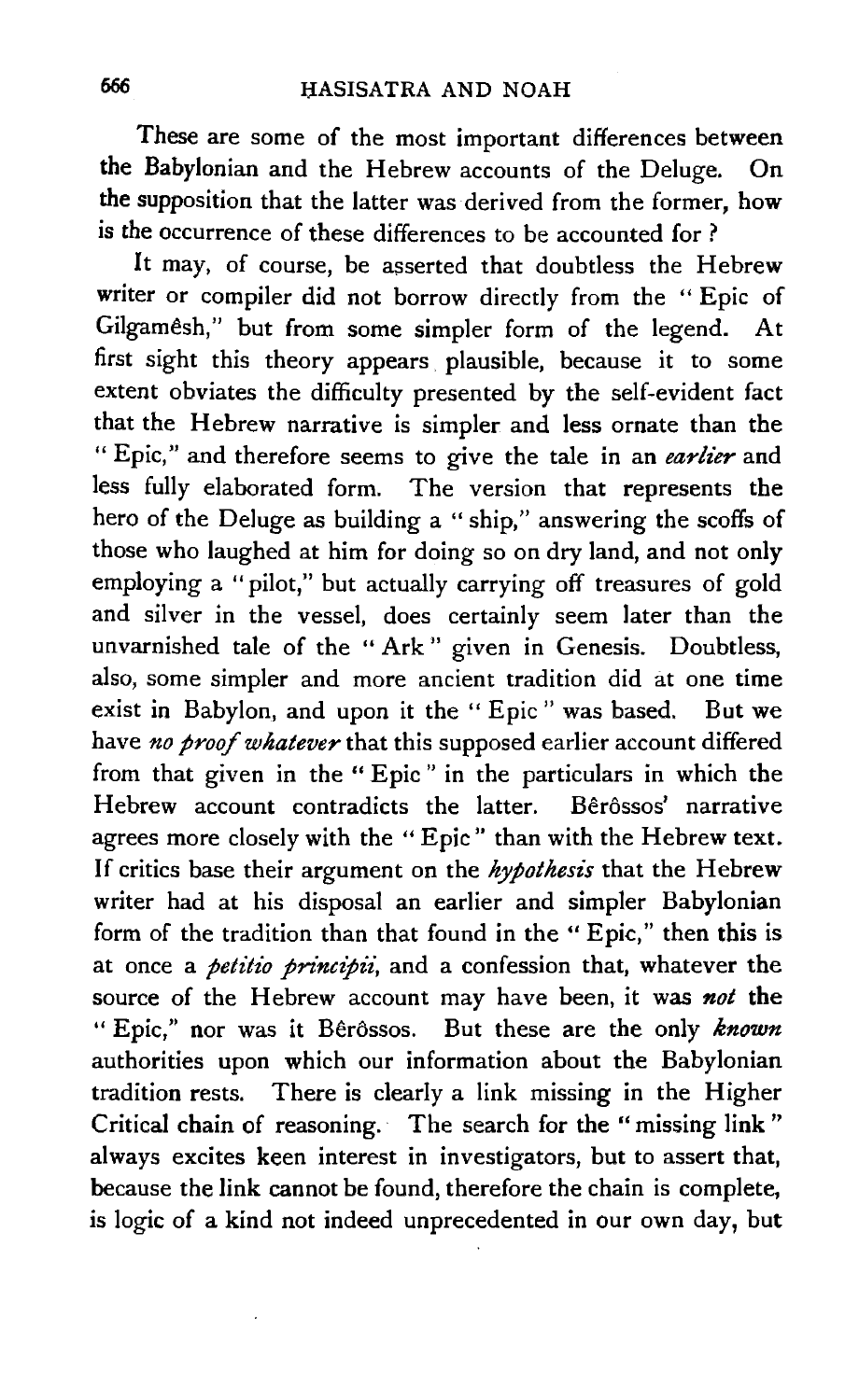none the less certainly unworthy of reasonable and unprejudiced scholars.

But let us for a moment suppose that the Hebrew narrative *is* borrowed from Babylon. When then did this take place ? The "Epic of Gilgamêsh "was known in Palestine (as we learn from the Tell-el-Amarna tablets) at least as early as the time of Moses, having been composed hundreds of years earlier still. If the Hebrew account in Genesis was compiled some hundreds of years *later* than Moses' time (as the Critics assert), how did the compiler (or compilers) gain access to the supposed *antique*  form of the Babylonian tradition ? Are we to imagine that the Hebrews learnt the story from the "Epic," and then, handing it down orally for many centuries, insensibly simplified it until it became practically identical with the *supposed* original Babylonian form, of which we have no knowledge ? Stories handed down orally generation after generation usually become more marvellous and complicated as time goes on. But perhaps *this* particular one is the exception that proves the rule !

One great difficulty in accepting the Higher Critical assertion which we are considering in this article is that, according to it, whereas almost all other nations, savage or civilized, ancient or modern, have preserved each their own tradition of the Flood, the Hebrews alone among the peoples of antiquity were so completely devoid of any such tradition that they were glad, at a comparatively late period<sup>1</sup> of their history, to borrow it from their heathen enemies and oppressors, the Babylonians. This theory is one which appears contrary both to reason and to our experience of other nations. It *may* be capable of being proved correct, but I confess that I have never yet read any such proof, though doubtless we have all met with reiterated *assertions* instead. But it has never yet been decided how many assertions are equivalent to a single proof.

When not only the Greeks, the Egyptians, and the Hindûs, but even the Scandinavians, the Mexicans, and the Polynesians

<sup>&</sup>lt;sup>1</sup> "J" is asserted to have been composed in Southern Palestine about *650* B.c., and " P" in Babylonia about *soo* B.c.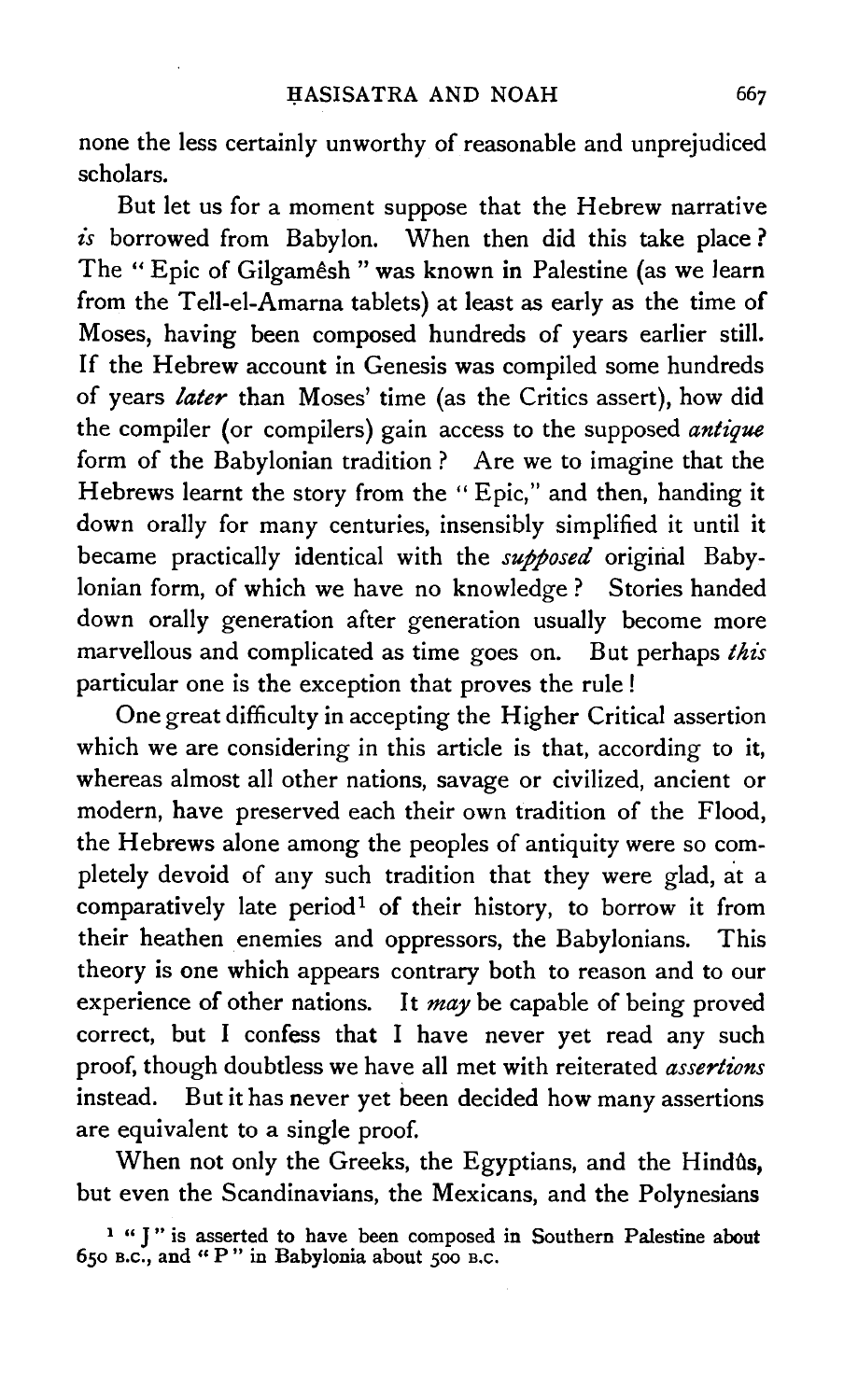preserved each their own version of the momentous event, is it credible that the Hebrews should have failed to do so, and have, therefore, been compelled to resort to the Gentiles for instruction on the subject ? If the Jews *had* a tradition of the Deluge, it must either be the Biblical one, or it must be some other which has perished and left not a trace behind in all Hebrew literature. If it was the *same* as that now given in Genesis, what room is there for the theory that the " source " of the latter is found in the Gilgamesh "Epic"? If it was *other* than the Biblical narrative, how can we account for its being dropped and the Babylonian one adopted instead ? though we have already seen that this was *not* done, since the account in Genesis differs in so many particulars from the only known forms of the latter.

The Higher Critical conclusions on this subject cannot, therefore, be safely stated in the manner in which they are quoted at the head of this article. Perhaps the proper way to formulate them would be this : " It is clear that the account in Genesis is borrowed from the earliest Babylonian form of the Deluge story, which form differed considerably from that given in Bêrôssos and in the 'Epic of Gilgamêsh,' and has perished so completely that we find it nowhere but in Genesis, where it has replaced the original Hebrew tradition, with which it coincided in all particulars." In this form the theory would, at least, put us in mind of the way in which Mr. Gladstone jestingly stated the conclusions drawn from a careful examination of the evidence for and against Wolfs theory which denied the Homeric origin of one of the great epics of ancient Hellas : "The 'Iliad' was not written by Homer, but by another man who lived at the same time and bore the same name."

It has been known ever since Bêrôssos' time that the resemblance between the Babylonian account of the Flood and that given in Genesis is comparatively great-greater, for instance, than in the case of the Greek legends of Deucalion's<sup>1</sup> flood and that of Ogyges.<sup>2</sup> If we accept the Biblical account as

<sup>&</sup>lt;sup>1</sup> Pindar, "Olymp.," ix. 64-79; Apollodorus, "Bibliotheca," I., vii. 2, 3; Lucian, "Tim.," 3, and "De Dea Syra," cap. xii. *et seq.* <sup>2</sup> N. Dionysius, iii., p. 96.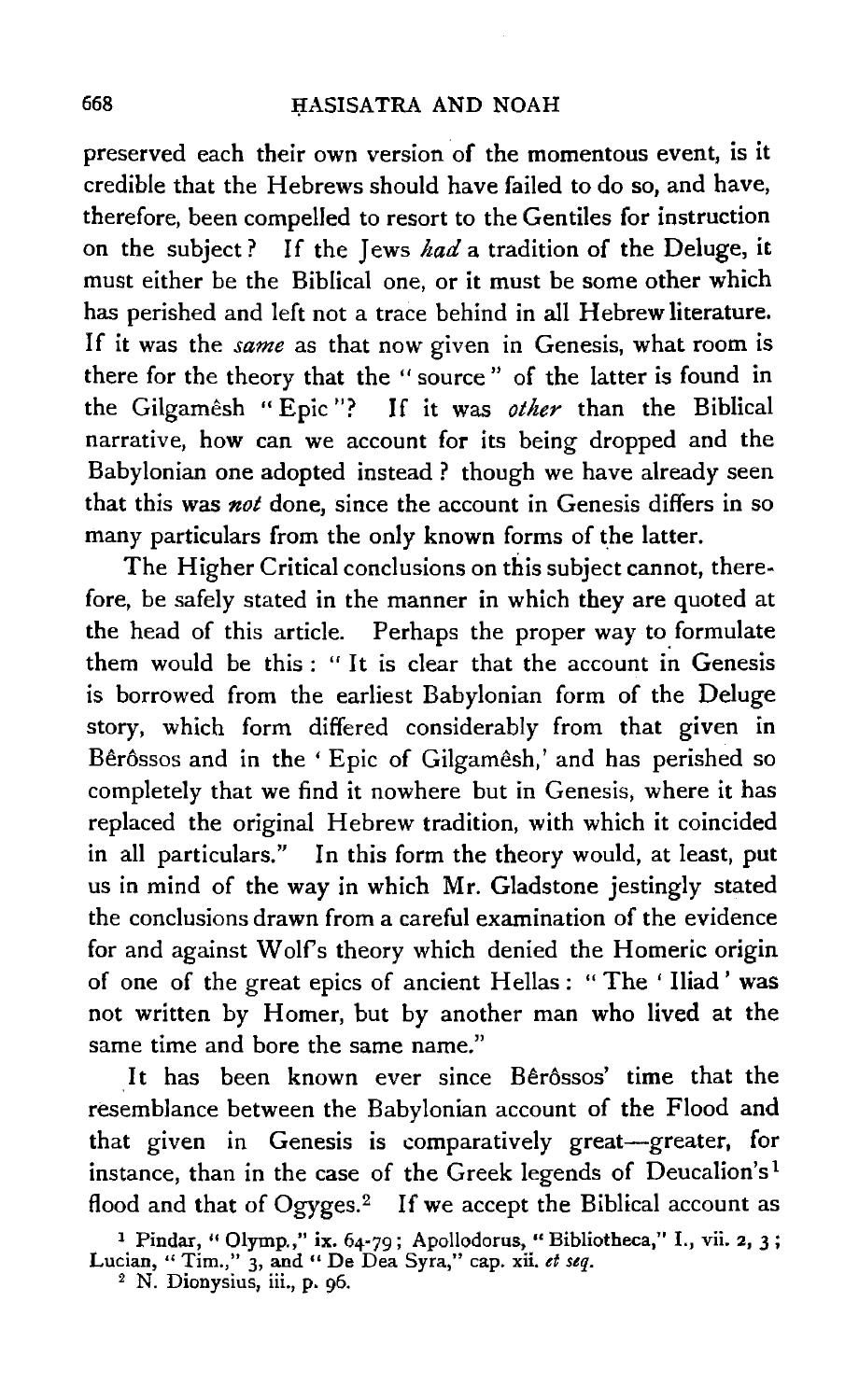true, this is very easily accounted for, since it was to Babylonia that men first returned after the Deluge. But the Higher Critical theory is founded upon certain self-evident coincidences between the narrative in Genesis and that given in the "Epic of Gilgamêsh." Now, coincidences are strange and very interesting things, but they may easily lead us astray. It is remarkable that some details found in the Biblical account and *not* in the Babylonian occur again in the Greek and other legends. For example, the Greek tale tells us that Deucalion was saved in an *ark. (XapvaE* and *Kt{Jc:mov,* Lucian), not in a *ship.* One of the Sanskrit accounts<sup>1</sup> mentions *eight* persons (Manu and the seven Rishis) as saved, thus agreeing with the Biblical account as far as the number is concerned, though every form of the Sanskrit legend speaks of a *ship,* in accordance with the Babylonian. The Fijian<sup>2</sup> tradition also states that *eight* persons were saved. The Mechoachan deluge myth tells us that Tezpi sent out several birds to see whether the water was subsiding or not, and one of these, the humming-bird, returned with a branch covered with leaves.8 The "Edda" informs us that the Flood was of *blood*,<sup>4</sup> not of water, and flowed from the veins of the slain giant Ymir. All the Frost-giants were drowned except Bergelmir and his wife, who escaped "on his bench" *(i.e.,* in a boat). Strange as this myth sounds, not only does it agree with the Greek tale as to the number of people saved (Deucalion and Pyrrha), but also in regard to the gruesome liquid of which the Flood was composed it exactly coincides with the ancient Egyptian legend of the Destruction of Mankind found in the tomb of Seti  $I<sup>5</sup>$  But such coincidences as these, which might be indefinitely multiplied, do not prove that the Scandinavians

<sup>1</sup> That in the "Mahabharata" (Matsyopakhyanam episode). The earliest form is that in the "Satapatha-Brâhmana" (eighth Adhyâya, first Brâhmana, §§ 1-11); and perhaps the latest in the "Bhagavata-PurAna," viii. 24. <sup>2</sup> Calvert's " Fiji and Fijians," cap. vii.

s Humbolt.

4 " Prose Edda," "Gylfaginning," cap. vii., and "Vafthr.," 35·

<sup>5</sup> In studying this Egyptian document, which is in a somewhat injured condition, I find no mention that anyone escaped from the wrath of the goddess Hathor.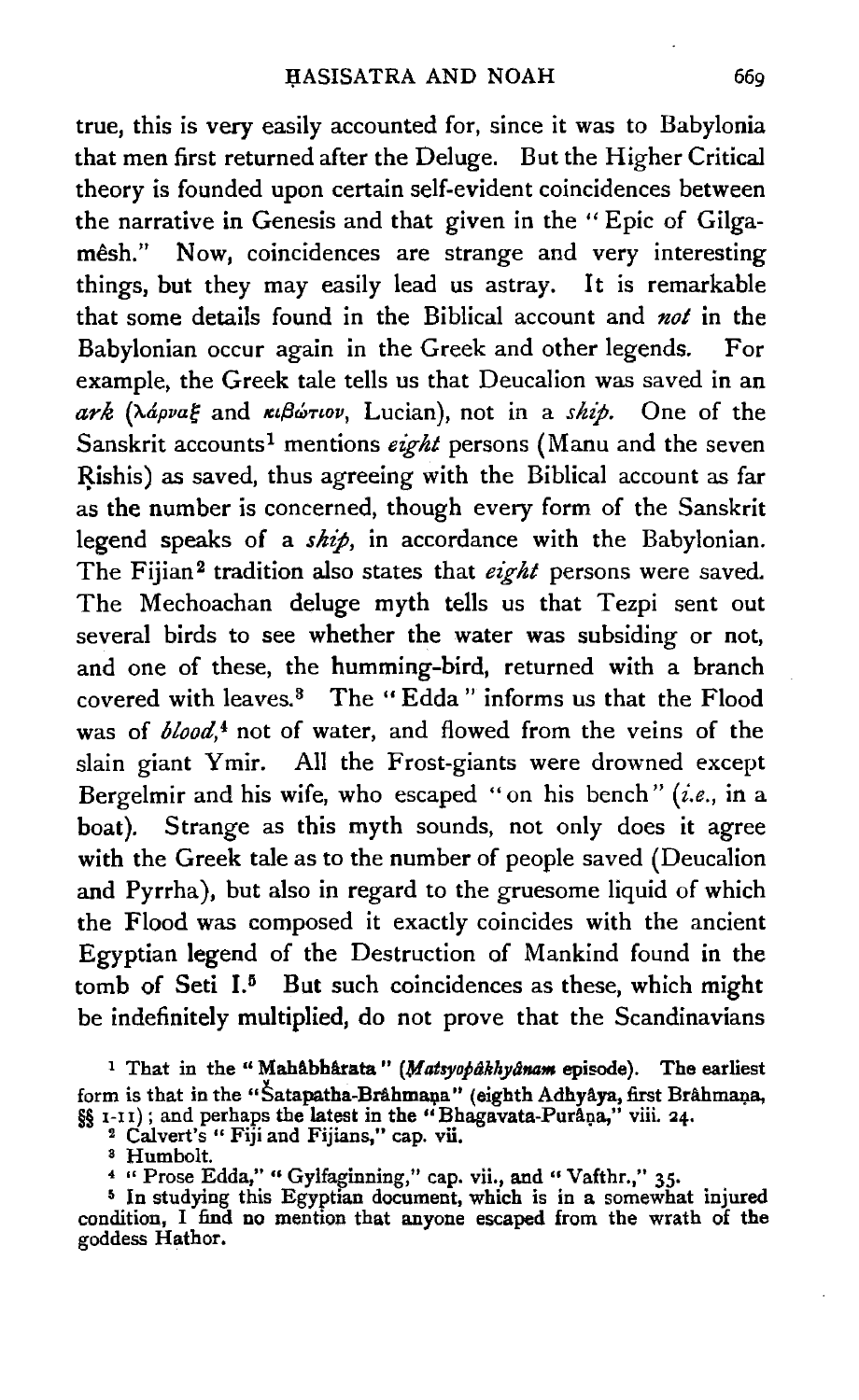learnt from the Egyptians, and that the Mexicans borrowed from the Hebrews. Nor are we justified by similar coinci· dences, in defiance of points of contrast, in accepting the assertions of the Higher Critics, and asserting on their authority that the narrative of the Noachian Deluge had its source in Babylonia. It would be more plausible to imagine that the Sanskrit versions of the tale were derived from Chaldæa. The two earliest Sanskrit forms of the story agree with the Babylonian in mentioning a *sht'p* ( *naus)* provided with *cables,* in the command given by a deity to Manu to *build* it and enter it, in the *warning* of the coming flood (given *seven days beforehand* in a later account), in the mention of the great *winds* that raged over the waters, in the statement that sacrificial *libations* (and not burnt-offerings- $-\frac{\partial \hat{\theta}}{\partial t}$  as in the Bible) were offered on coming out of the ship, and in the gaining of *Divine favour* thereby. The "great fish" of the Indian tale might be held to represent the Babylonian fish-god  $\hat{E}$ a ( $\hat{O}$ annês). Such a theory would, of course, be wrecked on other grounds, just as was Sir W. Jones' idea that the Biblical narrative of the Flood was .borrowed from the Sanskrit. Doubtless the Babylonian theory, which has succeeded the latter, will share the same fate.

It does not lie within the scope of this article to attempt to account for such coincidences as we have mentioned, but their occurrence should make us chary of dogmatizing on such uncertain evidence. Yet there is one coincidence which is so striking that we are almost forced to come to some conclusion about it. As is well known, there is absolutely no event in the past history of the world regarding the occurrence of which we have such a mass of unanimous and unmistakable tradition preserved by almost all nations as we have about the Deluge. No two versions of the tale agree in their details, but the force of the evidence is thereby strengthened. The result is to lead us to conclude, in the words of Sir Henry Howorth-a witness by no means prejudiced in favour of Genesis-that the evidence (palæontological as well as traditional) points to the occurrence of " a widespread calamity, involving a flood on a great scale.